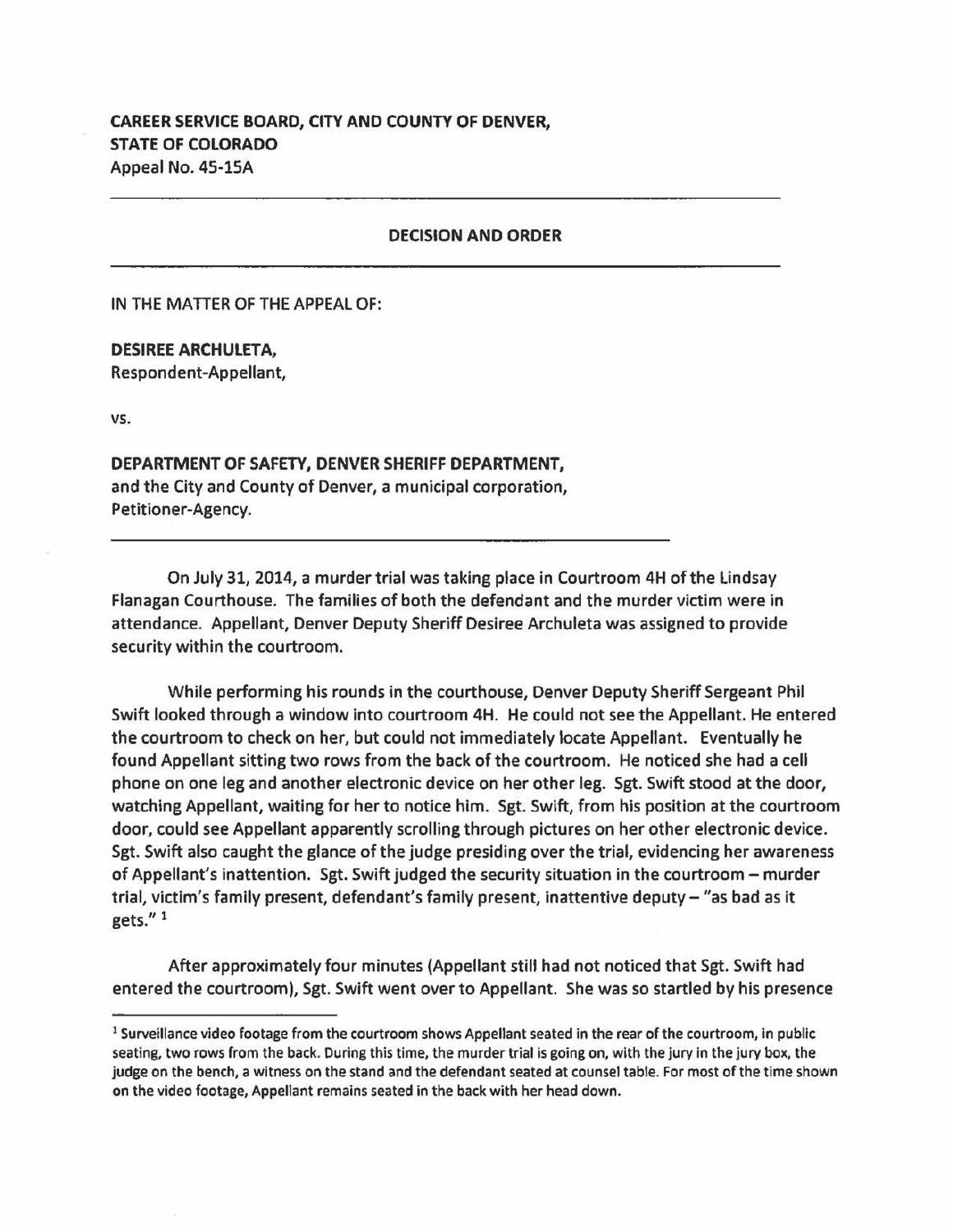that she dropped one of her electronic devices. Sgt. Swift told her to put both of the devices away and left the courtroom. He subsequently had Appellant removed from her duties and replaced with another deputy.

The Sheriff Department conducted an investigation into Appellant's conduct in the courtroom. During that investigation, Appellant admitted that she had one cell phone that worked and another that she was using as a day planner, and that she was looking at her calendar. Appellant also admitted to using her phone to visit various websites on the internet.<sup>2</sup>

The Agency determined that Appellant's conduct violated several Career Service Rules as well as certain internal departmental rules.<sup>3</sup> For these rules violations, Appellant was issued a ten-day suspension.

Appellant appealed her suspension to a Hearing Officer. The parties waived an evidentiary hearing and agreed to allow the Hearing Officer to decide the appeal based on briefs and documentary evidence. The Hearing Officer ultimately determined that the Agency had proven all of the alleged rules violations<sup>4</sup> except for the 16-60 Z Conduct Prejudicial charge. The Hearing Officer then, considering Appellant's disciplinary history, contrition, lack of recidivism and lack of aggravating factors, reduced the punishment assessed by the Agency, modifying the ten-day suspension to a written reprimand.

The Agency has appealed the Hearing Officer's modification of the discipline, claiming, pursuant to CSR 19-Gl(C) the Hearing Officer's decision is of a precedential nature involving policy considerations that may have effect beyond the appeal at hand. We agree.

We perceive this decision as setting new precedent, a precedent which the Board does not adopt because it amounts to bad policy. That precedent appears to be that an employee with a good disciplinary history who shows contrition and does not re-offend<sup>5</sup> is entitled to a

<sup>&</sup>lt;sup>2</sup> All of these facts can be found at page 2 of the Hearing Officer's decision.<br><sup>3</sup> Career Service Rules: 16-60 A (Neglect of duties); 16-60 J (Failure to comply with lawful orders/Failure to do assigned work); 16-60 L (Failure to observe written departmental or agency regulations, policies or rules); and 16- 602 (Conduct Prejudicial). Departmental rules alleged to be violated included OSD RR 200.9 (Full Attention to Duties), DSD RR 300.16 (Conduct Prejudicial), DSD RR 300.19.1 (Disobedience of Rules) and 0.0. 2710.lE

<sup>(</sup>prohibiting the use of cell phones).<br><sup>4</sup> The Hearing Officer also ruled, however, that the Agency had proven that Appellant violated the internal rule

<sup>(</sup>DSD RR 300.16) prohibiting Conduct Prejudicial. The elements of proof for the two charges are not the same.<br><sup>5</sup> The inordinate delay between the date of the incident and the imposition of discipline, in this case, some th months, gives the Hearing Officer the opportunity to assess the likelihood of recidivism, an opportunity the Hearing officer would not have had discipline been imposed in a relatively timely fashion. (We do not see why an incident lasting four minutes, which was largely uncontested, took thirteen months to resolve.) Normally, we would feel the need to express the idea that the reasonableness of the imposed discipline is measured at the time the discipline is imposed, not at the time the appeal is decided. But that concept assumes that discipline is imposed somewhat contemporaneously to the commission of the acts of misconduct. That is obviously not the case here. We do not fault the Hearing Officer for looking at Appellant's work record for the period of time between the commission of the acts of misconduct and the imposition of discipline.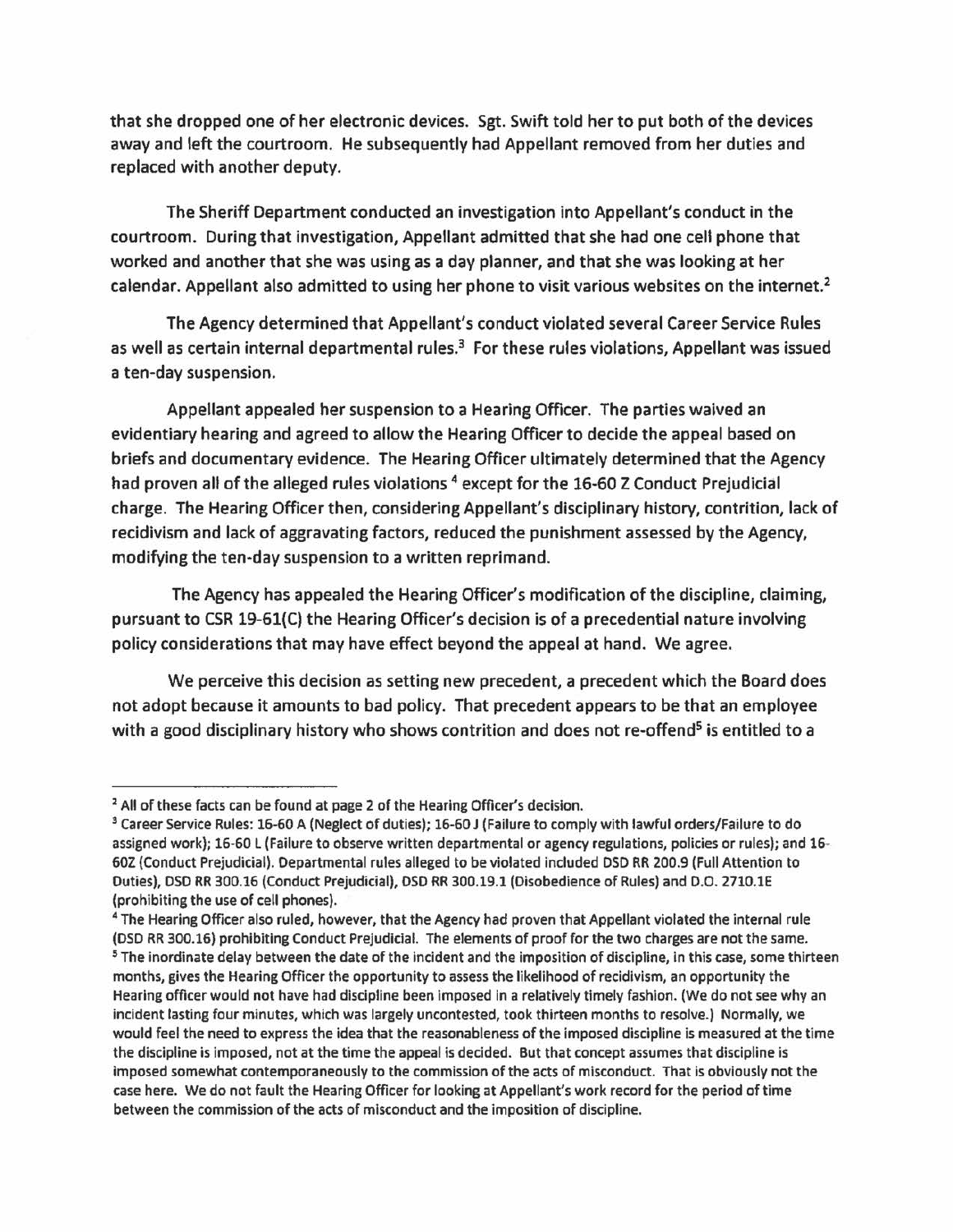written reprimand.<sup>6</sup> While this formula may be appropriate in certain circumstances, it does not work for this case. We believe that what is left out of the disciplinary consideration is a meaningful consideration of the seriousness of the misconduct committed by Appellant. And in this case, even if we were to conclude that the Hearing Officer properly considered the seriousness of the misconduct, we hold that his assessment was in error and that Appellant's misconduct was far more serious than the Hearing Officer considered it to be. The Hearing Officer's improper assessment of the misconduct led to an improper precedent-setting decision and bad policy.

Career Service Rule 16-20 states:

The purpose of discipline is to correct inappropriate behavior or performance, if possible. The type and severity of discipline depends on the gravity of the offense. The degree of discipline shall be reasonably related to the seriousness of the offense and take into consideration the employee's past record. The appointing authority shall impose the type and amount of discipline he or she believes is needed to correct the situation and achieve the desired behavior or performance.

We note that the Rule speaks to both "the gravity of the offense" and "the seriousness of the offense." The Hearing Officer's decision appears to set an improper precedent, relegating the gravity or seriousness of the offense to an afterthought, or at least a factor which must be subordinated to other discipline factors mentioned in the Rule. We believe it bad policy to not allow the Agency to give the weight it reasonably believes to be due to the seriousness of the misconduct at issue.

In addition, we believe the Hearing officer's decision which appears to impose a written reprimand requirement sets improper precedent in that it abrogates long standing principles and precedents concerning the imposition of discipline. For example, we have consistently held that an Agency's imposed discipline should be upheld if that discipline is within the range of alternatives available to a reasonable and prudent administrator citing *Adkins v. Division of Youth Services, Dept. of Institutions,* 720 P.2d 626, 628 (Colo.App.,1986); *Colorado Dept. of Human Services v. Maggard,* 248 P.3d 708 (Colo. 2011).7 While the Hearing Officer

 $6$  We observed the same issue in In Re: Novitch, No. 49-15A, where the Hearing Officer also reduced a ten-day suspension to a written reprimand on essentially the same grounds; and we were forced to reverse the Hearing Officer.

<sup>&</sup>lt;sup>7</sup> See, e.g., In re: Economakos, No. 28-13A.